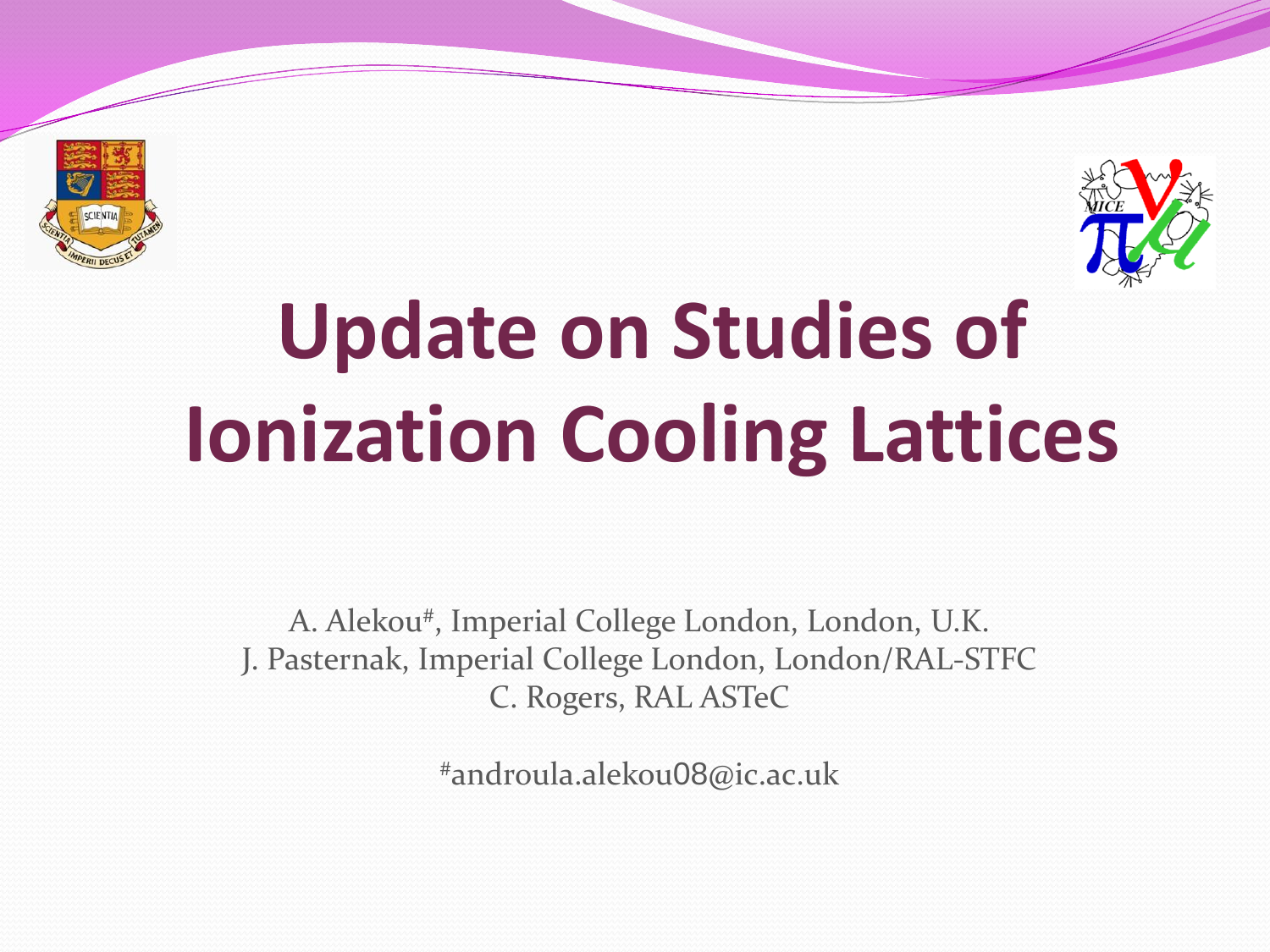## Layout

- 3 versions of Bucked Coils, BC
- FSIIA vs BC:
	- Magnetic Field Comparison
	- Cooling Dynamics & Transmission
	- Summary & Future Plans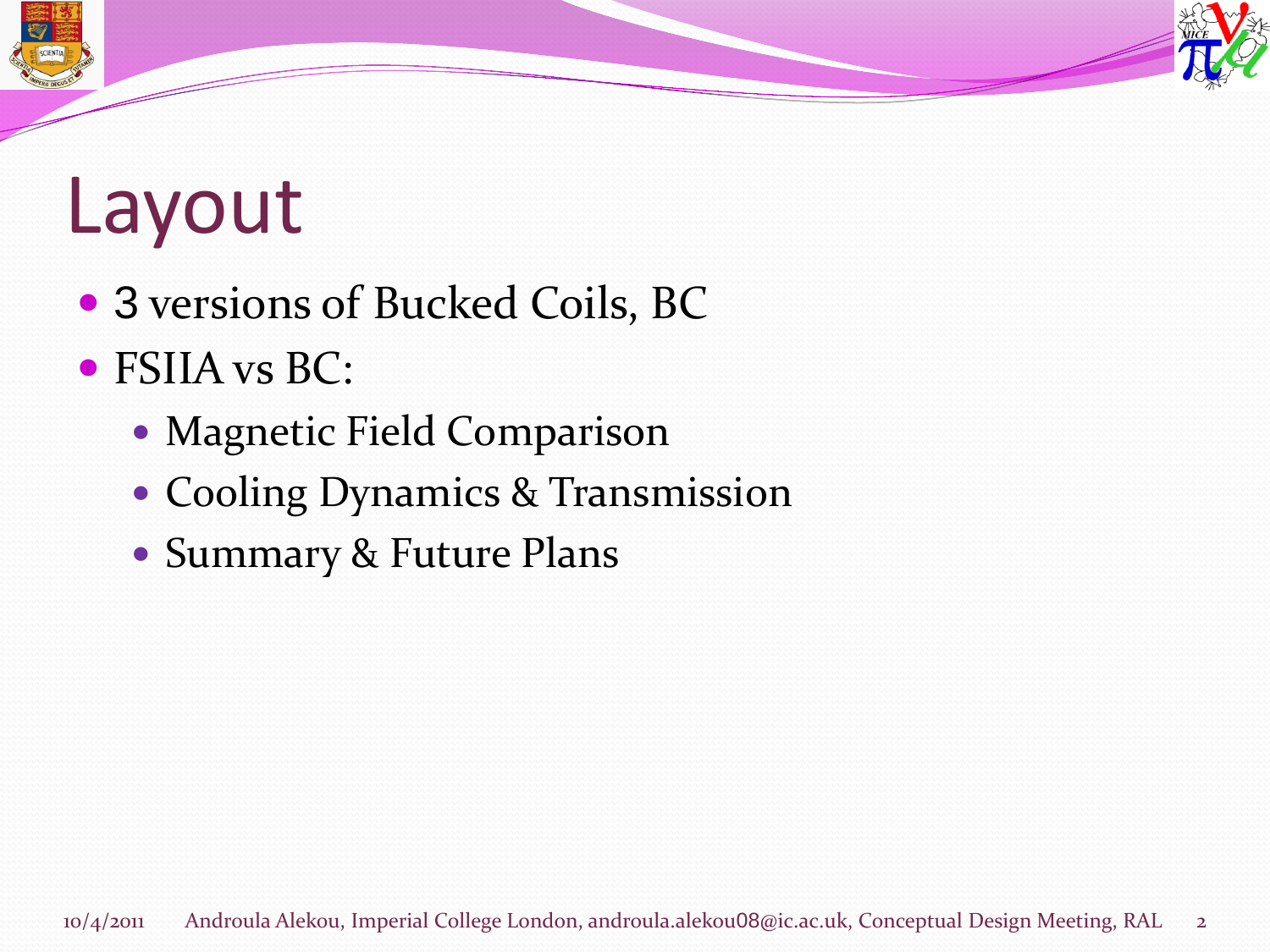



## Bucked Coils, BC

**Three different versions** of BC were studied, BC-I, BC-II, BC-III. They **all have the SAME configuration except for**: •the cell's length and •the current densities of their coils Differences of the BC versions

| Lattice                      | $BC-I$ | <b>BC-II</b> | <b>BC-III</b> |
|------------------------------|--------|--------------|---------------|
| <b>Full-cell</b>             |        |              |               |
| Length $(m)$                 | 2.10   | 1.80         | 1.80          |
| <b>Inner Coil Current</b>    |        |              |               |
| Density (A/mm <sup>2</sup> ) | 90.24  | 128.10       | 99.26         |
| <b>Outer Coil Current</b>    |        |              |               |
| Density (A/mm <sup>2</sup> ) | 120.00 | 112.80       | 132.00        |

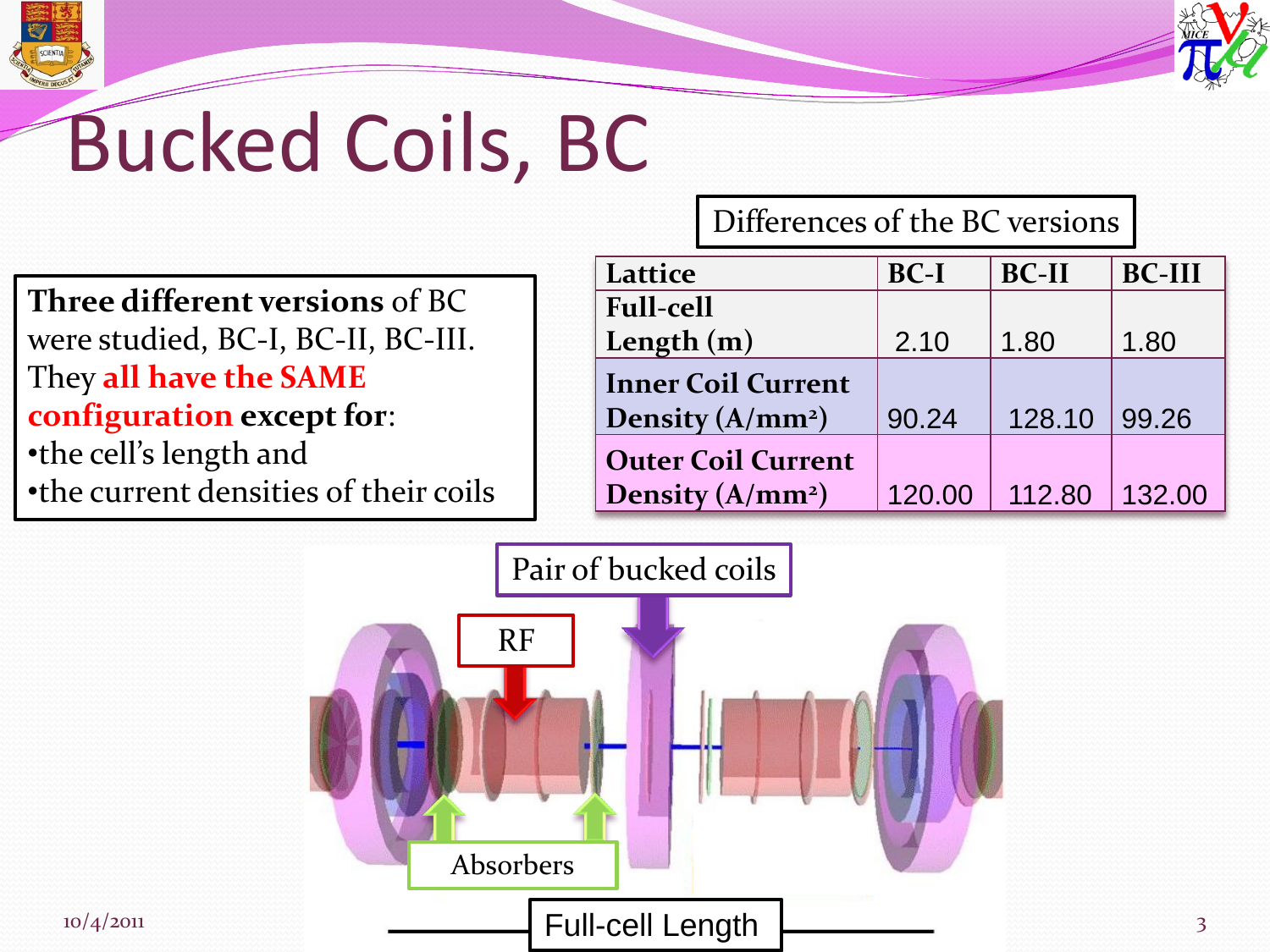

### Magnetic Field Comparison

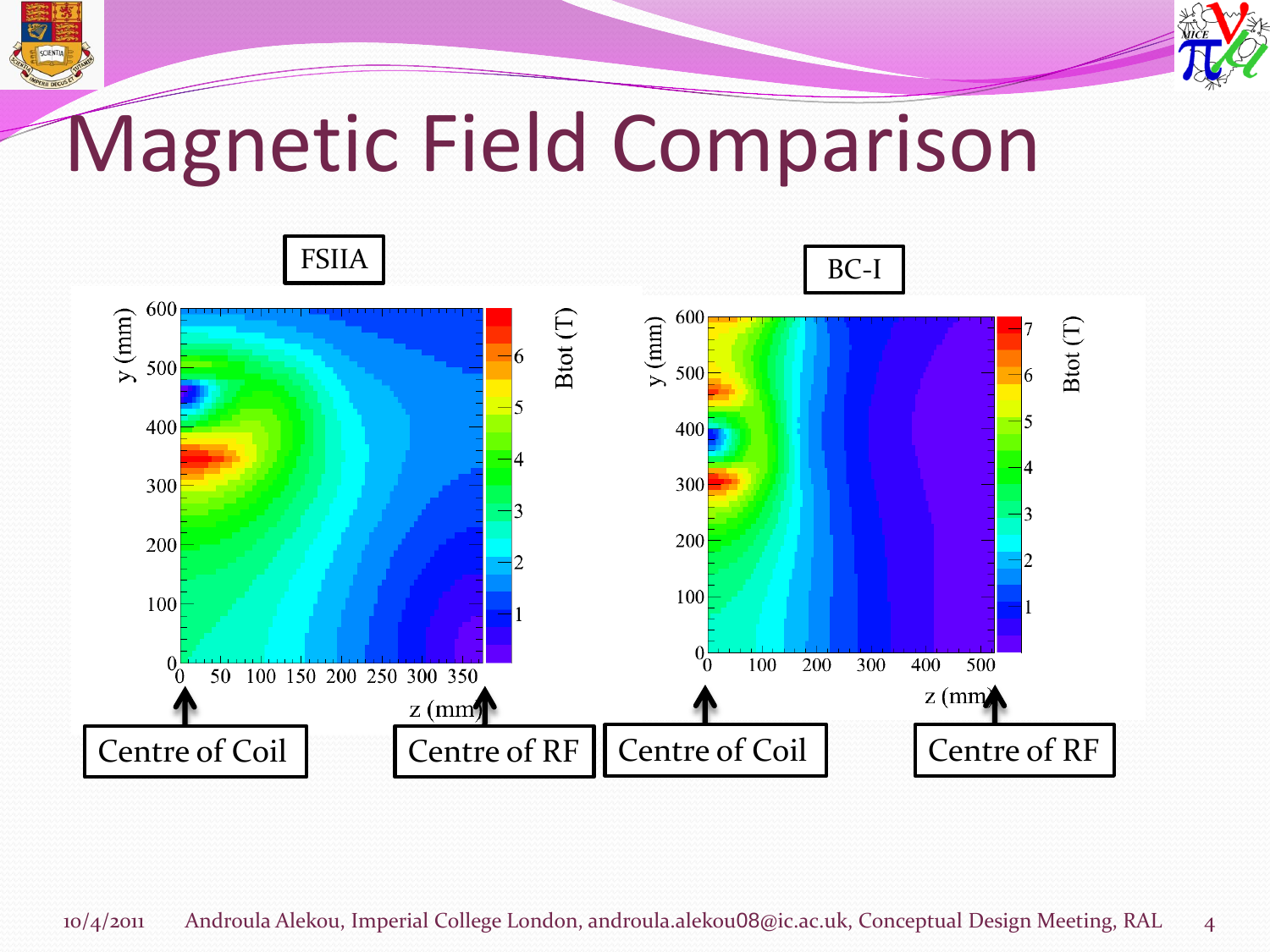

#### Magnetic Field Comparison



SCIENTIA

**FSIIA: >4 T BC-I: 4 times lower than FSIIA**  $\triangleright$  BC-II and BC-III: 2 times lower than FSIIA

**Black: FSIIA**

**Green: BC-II**

**Blue: BC-III**

**Red: BC-I**

10/4/2011 Androula Alekou, Imperial College London, androula.alekou08@ic.ac.uk, Conceptual Design Meeting, RAL 5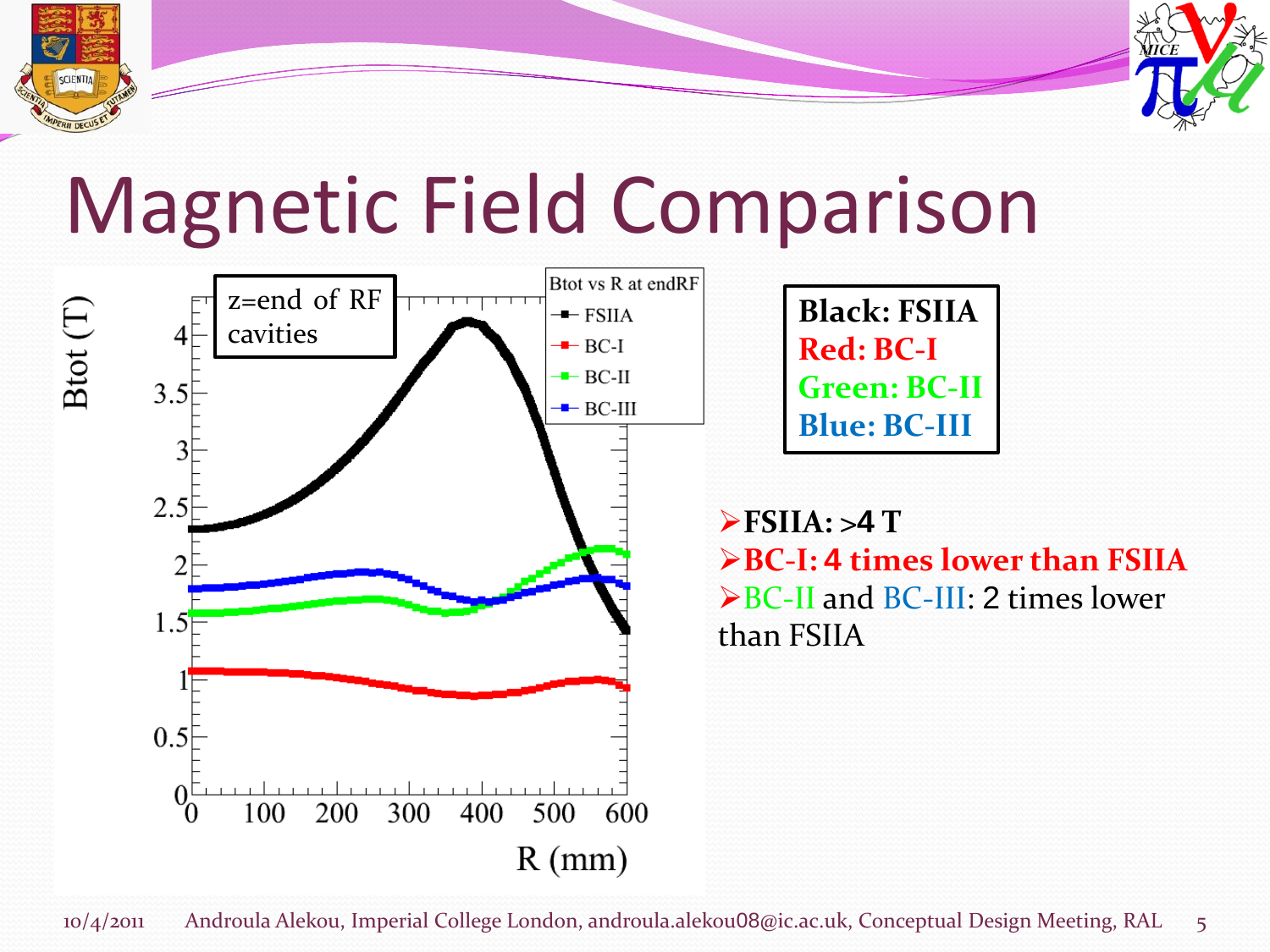



## Beam initial characteristics

Lattices were compared using the same initial beam:

- 1,000 muons
- 10 mm Transverse Emittance
- 0.07 ns Longitudinal Emittance
- P: Gaussian distribution centred at 232 MeV/c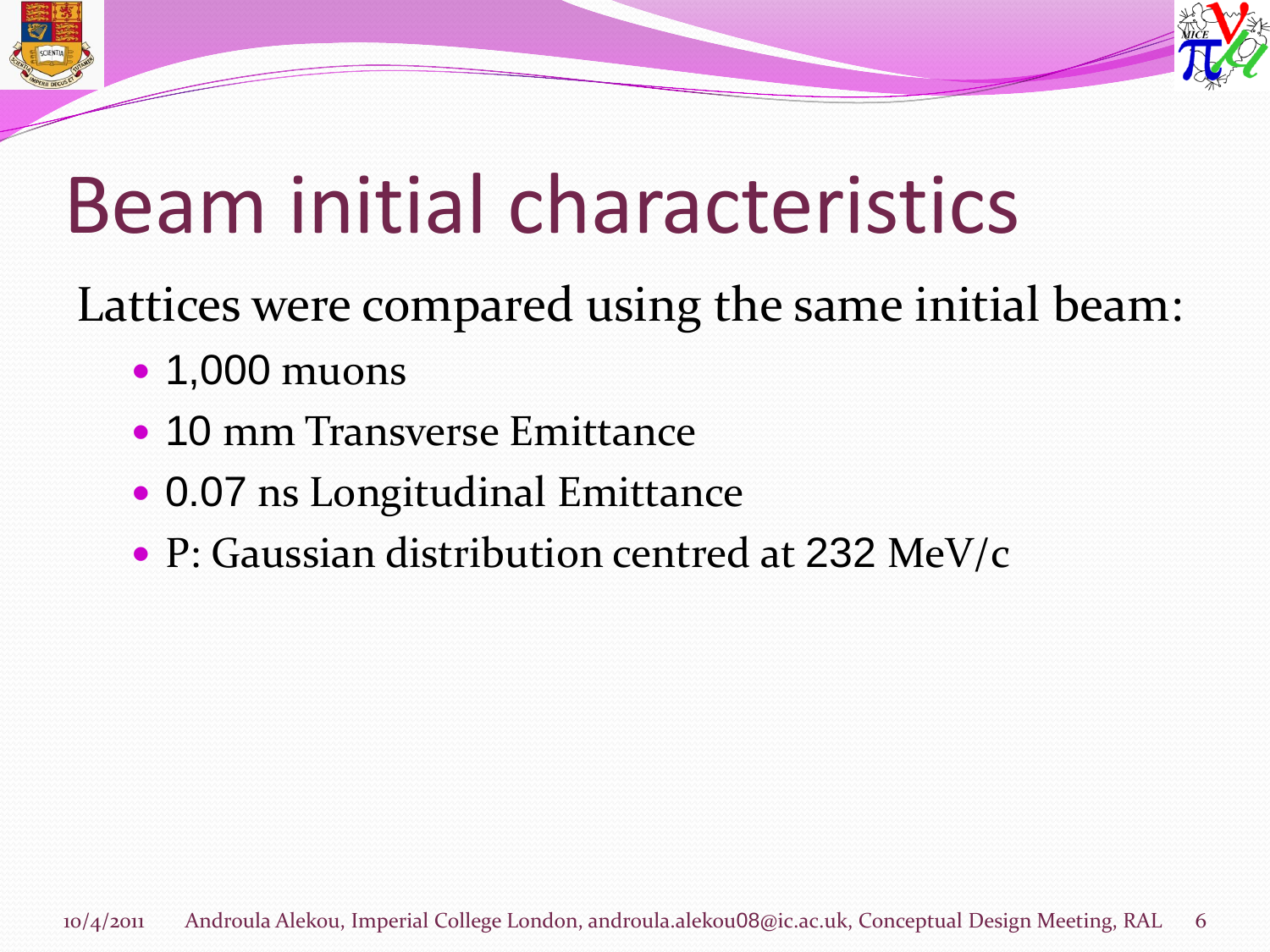



#### Cooling Dynamics & Transmission

#### **Transverse Emittance (4D) Transmission**

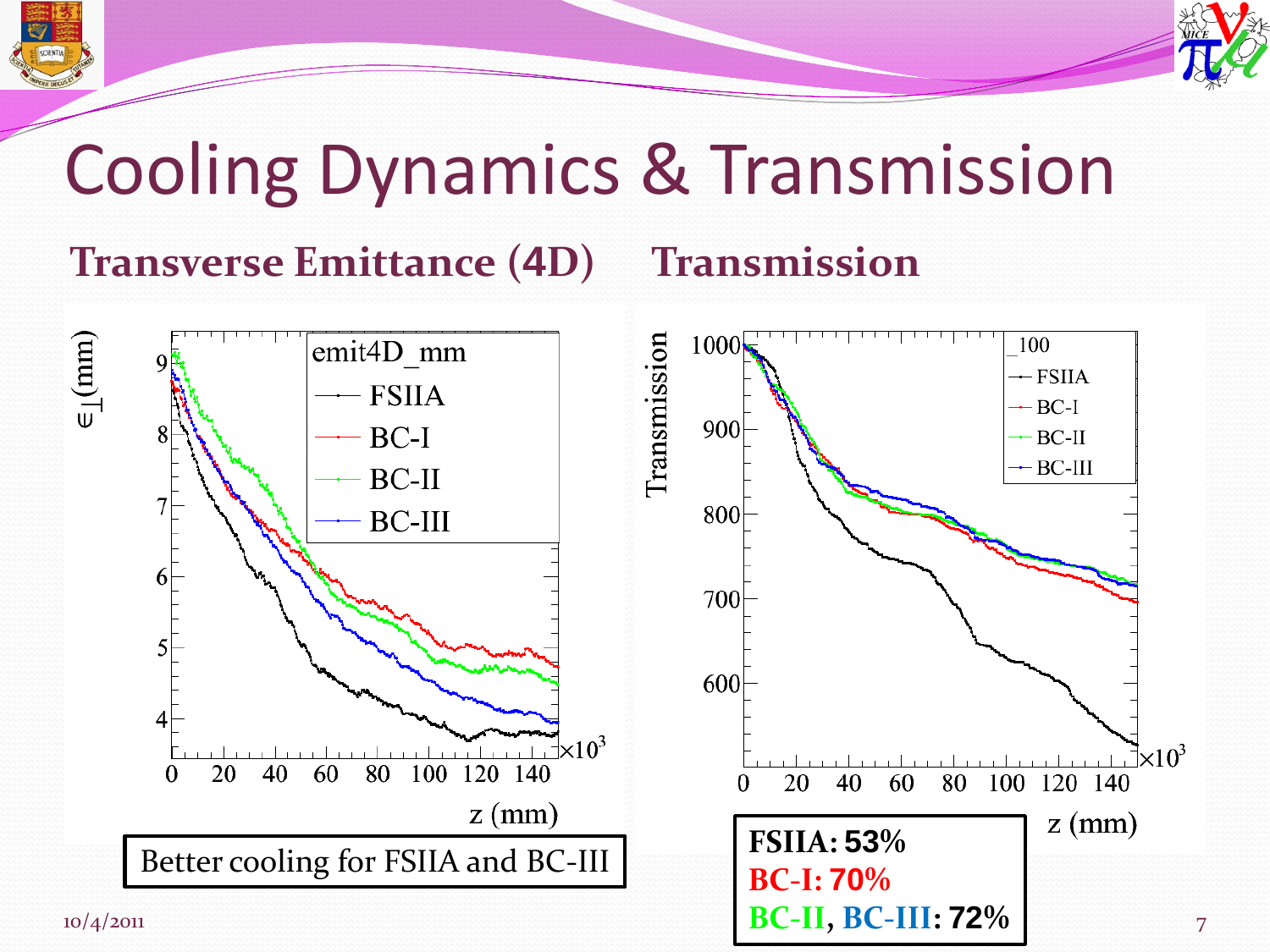

# Transmission in A<sub>T</sub><30 mm